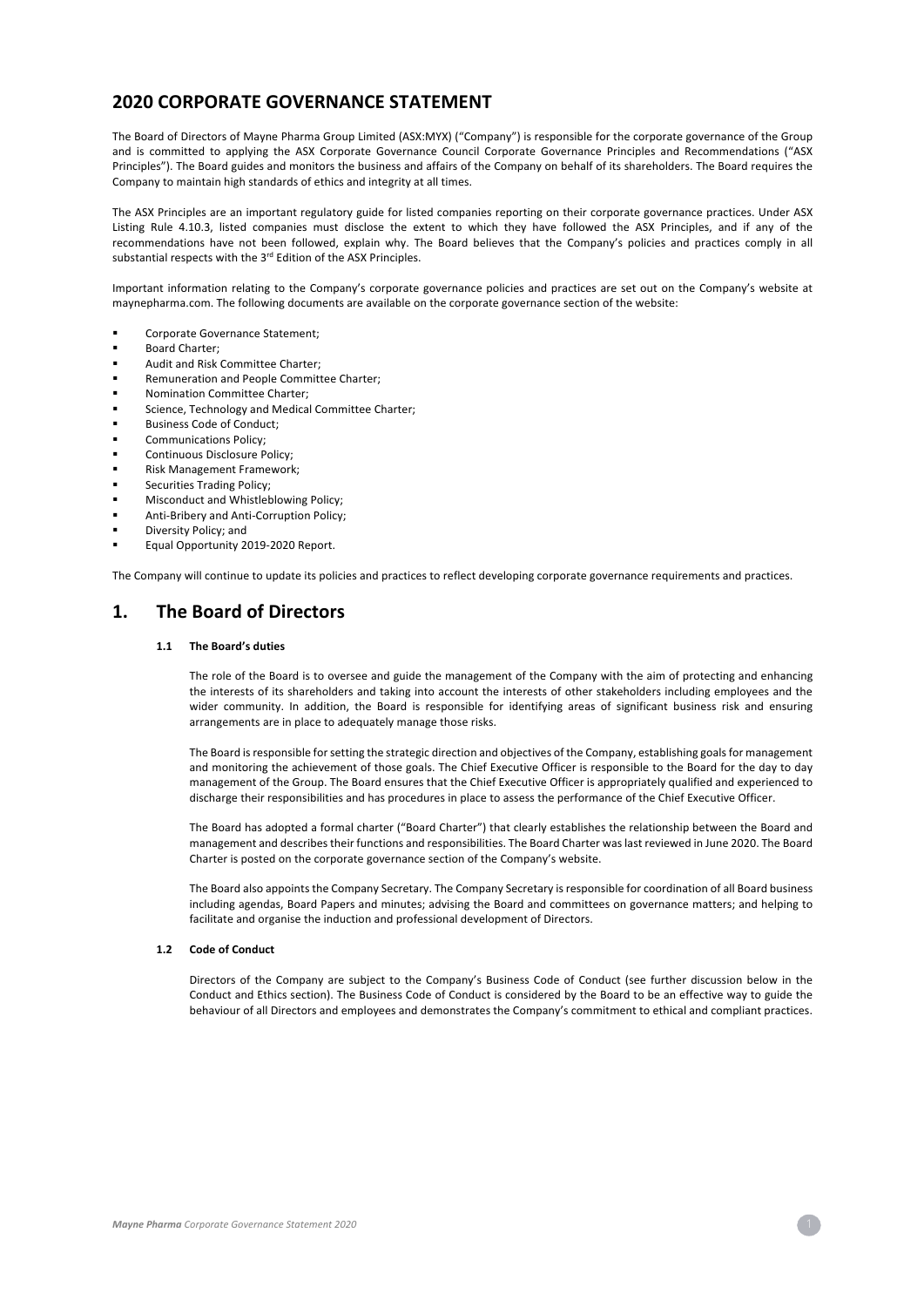## **1.3 Board Composition**

The composition of the Board is determined in accordance with the following principles and guidelines:

- the Board should comprise at least three directors;
- the Board should comprise a majority of independent non-executive directors;
- the Board should comprise directors with an appropriate range of skills, experience and expertise;
- the Chair should be an independent non-executive director; and
- the Board shall meet regularly and follow meeting guidelines set down to ensure all directors are made aware of and have available all necessary information, to participate in an informed discussion of all agenda items.

The Board currently comprises eight Directors. There are seven independent Non-Executive Directors and one Executive Director. Details of the Directors are included on the About Us section of the Company's website.

| <b>Non-Executive Director</b><br>Period in office as at 31 August 2020 |                        |
|------------------------------------------------------------------------|------------------------|
| Mr Corbett                                                             | 9 years and 10 months  |
| Mr Mathieson                                                           | 13 years and 6 months  |
| Mr Scholes                                                             | 12 years and 11 months |
| Mr Robinson                                                            | 6 years                |
| Ms Dolan                                                               | 3 years and 11 months  |
| Mr Condella                                                            | 2 years and 4 months   |
| Mr Blake                                                               | 2 years and 2 months   |
| Average NED tenure                                                     | 7 years and 5 months   |

The Board seeks to maintain an appropriate mix of skills and diversity in the membership of the Board. This includes diversity of skills, experience, location, gender and background in the pharmaceutical industry, international business, finance, accounting and management.



The following Board skills matrix describes the combined skills of the Board across a range of general and specialist areas. The Board considers that collectively the Directors have the appropriate range of skills and experience necessary to direct the Company's businesses and achieve the Company's strategic objectives.

| <b>BOARD SKILLS MATRIX</b>   |                                                                                                                                                            | <b>BOARD</b><br><b>REPRESENTATION</b> |
|------------------------------|------------------------------------------------------------------------------------------------------------------------------------------------------------|---------------------------------------|
| <b>General Experience</b>    |                                                                                                                                                            |                                       |
| <b>Managing and Leading</b>  | Success in business at a senior level in a successful career.                                                                                              | 8                                     |
| <b>Global Experience</b>     | Senior executive or equivalent exposure to a range of political,<br>cultural, regulatory and business environments.                                        | 8                                     |
| <b>Business / Commercial</b> | Senior executive or equivalent experience in business/commerce in<br>a large business enterprise                                                           | 8                                     |
| <b>Strategy</b>              | Track record of developing and implementing successful strategies.                                                                                         | 8                                     |
| Governance                   | Commitment to high standards of governance, including experience<br>with a large business enterprise which is subject to rigorous<br>governance standards. | 8                                     |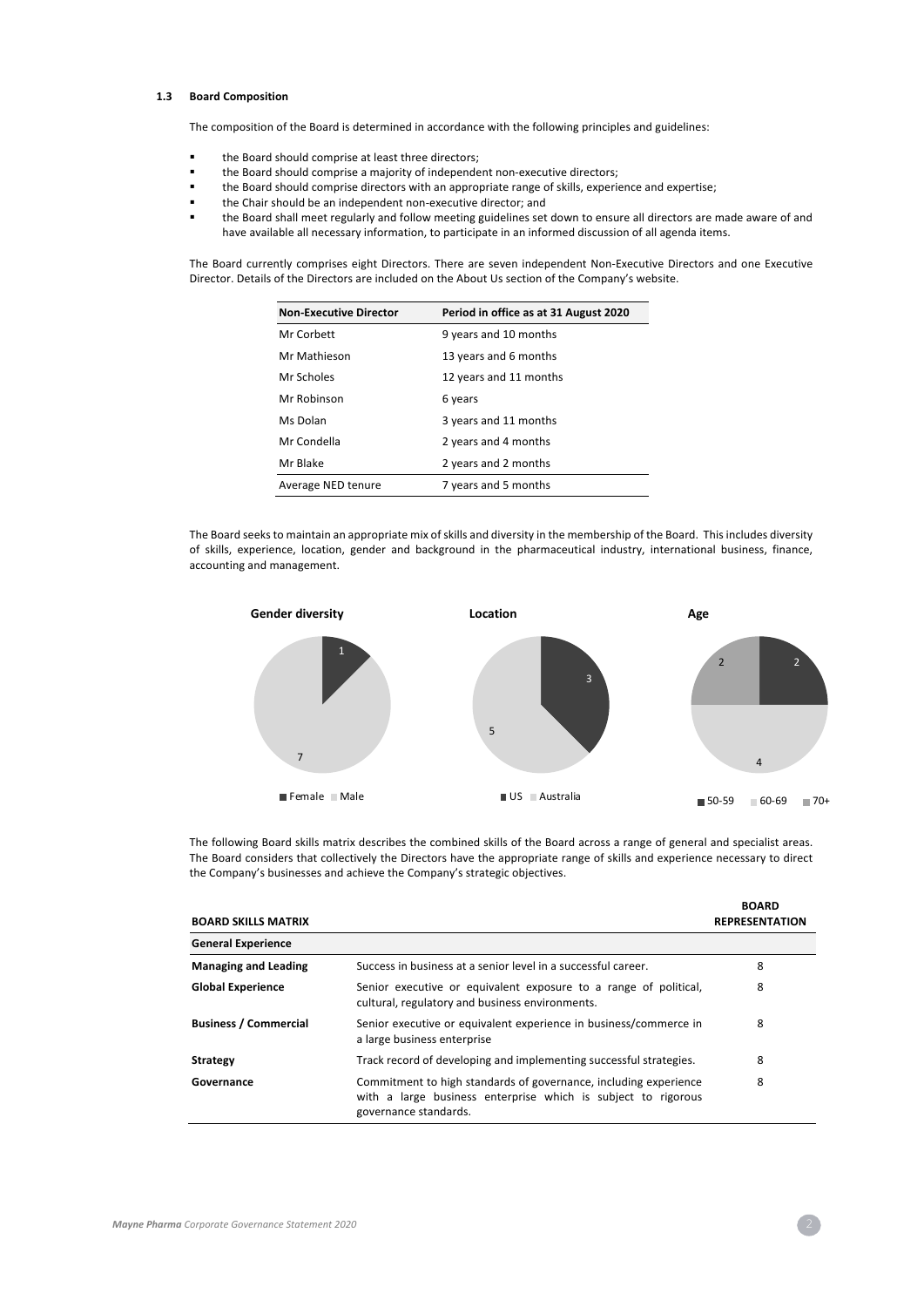**BOARD SKILLS MATRIX**

| <b>Specialist Experience</b>            |                                                                                                                                                                                                                                                      |   |
|-----------------------------------------|------------------------------------------------------------------------------------------------------------------------------------------------------------------------------------------------------------------------------------------------------|---|
| Industry-specific knowledge             | Senior executive experience in a large biopharmaceutical,<br>pharmaceutical or medical organisation.                                                                                                                                                 | 4 |
| Finance/Legal/Risk<br>management        | Board audit/risk management membership or senior executive or<br>equivalent experience in financial accounting and reporting,<br>corporate finance, internal financial controls or the provision of legal<br>services to large business enterprises. | 7 |
| <b>Marketing</b>                        | Senior executive experience in marketing and a detailed<br>understanding of the Group's corporate objective to create long-<br>term value through the provision of innovative products.                                                              | 7 |
| <b>Capital Projects</b>                 | Experience in an industry with projects involving large scale capital<br>outlays and long-term investment horizons.                                                                                                                                  | 7 |
| <b>Health, Safety &amp; Environment</b> | Experience related to workplace health, safety, environment and<br>social responsibility within a large business enterprise.                                                                                                                         | 8 |
| Remuneration                            | Board remuneration committee membership or senior executive or<br>equivalent experience relating to remuneration, including incentive<br>programs.                                                                                                   | 6 |
| <b>Government Affairs</b>               | Experience in liaising with government and experience with public<br>and regulatory policy.                                                                                                                                                          | 8 |
| <b>R&amp;D/Product Development</b>      | Experience in research and development or product development<br>with a large biopharmaceutical, pharmaceutical or medical<br>organisation.                                                                                                          | 3 |
| Manufacturing/Quality                   | Experience in manufacturing or quality operations with a large<br>biopharmaceutical, pharmaceutical or medical organisation.                                                                                                                         | 3 |

Directors are expected to maintain the skills and knowledge required to discharge their duties and obligations. The Board is provided with Board papers, presentations, briefings, and information related to material developments in laws, regulations and industry frameworks that may affect the Mayne Pharma business. Directors are expected to undertake any necessary continuing professional education and training.

### **1.4 Independence of Directors**

The Board recognises the important contribution that independent Directors make to good corporate governance. Each Director is required to bring unfettered and independent judgement.

The Board has reviewed the position and associations of each of the eight Directors in office at the date of this report and considers that seven of the Directors are independent. In considering whether a director is independent, the Board has regard to the independence criteria in ASX Principle 2 and other facts, information and circumstances that the Board considers relevant. The Board assesses the independence of new Directors upon appointment and reviews their independence, and the independence of other Directors, at least annually.

The Board considers that Mr Corbett, Mr Blake, Mr Condella, Mr Mathieson, Mr Robinson, Mr Scholes and Ms Dolan meet the independence criteria in ASX Principle 2 and have no material business or contractual relationship with the Company, other than as a Director.

In considering the independence of the Directors, the Board considered each Director's tenure and concluded that Mr Mathieson and Mr Scholes had not held office for such a period as to interfere with the exercise of independent judgement. In reaching this conclusion, the Board noted that no Director had formed associations with management that might compromise their ability to exercise independent judgement.

The Board also considered Mr Mathieson's substantial shareholding in Mayne Pharma of 6% and concluded that this holding did not impact his exercise of independent judgement. The value of Mr Mathieson's interest in Mayne Pharma shares is a small part of his personal wealth which can be demonstrated by the Mathieson families' 14.6% ownership interest in Endeavour Group Limited which paid dividends of \$58m to this shareholder in FY201.

Mr Richards is employed in an executive capacity by the Company and so is not considered to be independent.

The Directors will continue to monitor the composition of the Board to ensure its structure remains appropriate and consistent with effective management and good governance.

<sup>1</sup> As reported in Woolworths 2020 Annual Report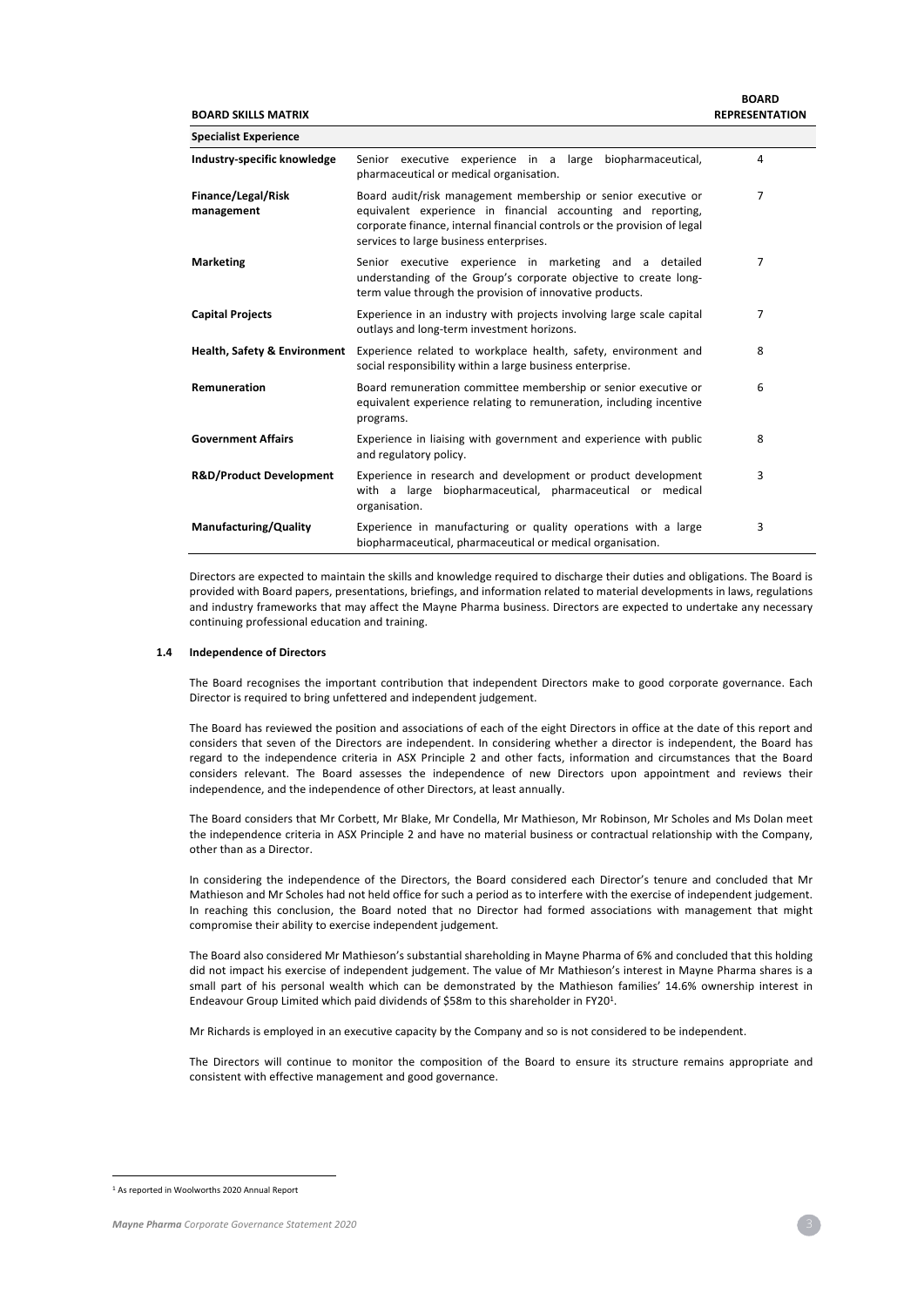### **1.5 Retirement and Re-Election of Existing Directors**

The Constitution of the Company requires one third of the Directors, other than Executive Directors, to retire from office at each Annual General Meeting. Directors who have been appointed by the Board during the year are required to retire from office at the next Annual General Meeting and are not taken into account in determining the number of Directors to retire at that Annual General Meeting. Directors cannot hold office for a period in excess of three years or later than the third Annual General Meeting following their appointment without submitting themselves for re-election. Retiring Directors are eligible for re-election by shareholders.

#### **1.6 Nomination and Appointment of New Directors**

Recommendations of candidates for new directors are made by the Nomination Committee for consideration by the Board as a whole. If it is necessary to appoint a new director to fill a vacancy on the Board or to complement the existing Board, a wide potential base of possible candidates is considered.

In making recommendations to the Board regarding the appointment of Directors, the Nomination Committee periodically assesses the appropriate mix of skills, experience and expertise required by the Board and the extent to which the required skills and experience are represented on the Board. The committee also takes account of other factors such as diversity and cultural fit. The identification of a potential director may be assisted by the use of external search organisations and detailed background information in relation to the potential candidate is provided to all Directors prior to any decisions being made. Nominations for appointment are then approved by the Board as a whole.

If a candidate is recommended by the Nomination Committee, the Board assesses that proposed new director against a range of criteria including background, experience, professional skills, personal qualities, the potential for the candidate's skills to augment the existing Board and the candidate's availability to commit to the Board's activities. If these criteria are met and the Board appoints the candidate as a Director, that Director must retire at the next Annual General Meeting of shareholders and will be eligible for election by shareholders at that General Meeting.

New Directors are provided with a letter of appointment, setting out the terms of their appointment, including their powers, rights and obligations. An induction program is provided for new Directors to familiarise them with the business, history, culture, key risks, Board practises and procedures. This includes meetings with senior executives, site visits, provision of relevant corporate governance materials and policies and discussions with the Chair and other Directors.

### **1.7 Board Meetings**

The Board meets formally at least ten times each year, and from time to time meetings are convened outside the scheduled dates to consider matters of importance. The Board met twelve times between 1 July 2019 and 30 June 2020.

The Directors' attendance at Board meetings is detailed in the Annual Report.

The agenda for meetings is prepared by the Company Secretary, in conjunction with the Chair, Chief Executive Officer, and periodic input from the Board. Comprehensive Board papers are distributed to Directors in advance of scheduled meetings. Board meetings typically take place at the Company's head office and manufacturing facility based in Salisbury, South Australia but also take place at the Company's commercial offices in Melbourne, Victoria and Raleigh, North Carolina, USA and at the operating facility in Greenville, North Carolina, USA.

The Non-Executive Directors also meet regularly without management present.

### **1.8 Performance Review**

The Board acknowledges the importance of regularly reviewing its own performance and effectiveness as well as the performance and effectiveness of its Committees and individual Directors.

The Board conducts an annual assessment of its performance and effectiveness. The performance evaluation involves the Directors completing a questionnaire/survey and the Board then discussing the areas for improvement. The evaluation may establish goals and objectives for the Board and provide any recommendations for improvement to Board performance.

### **1.9 Board Members' Rights to Independent Advice**

The Board has procedures to allow Directors, in the furtherance of their duties as directors or members of a Committee, to seek independent professional advice at the Company's expense, subject to the prior written approval of the Chair.

# **2. Board Committees**

The Board has established the following committees to advise and support the Board in carrying out its duties:

- § Audit and Risk Committee;
- § Nomination Committee;
- § Remuneration and People Committee; and
- Science, Technology and Medical Committee.

Directors' attendance at meetings of these committees is detailed in the Annual Report.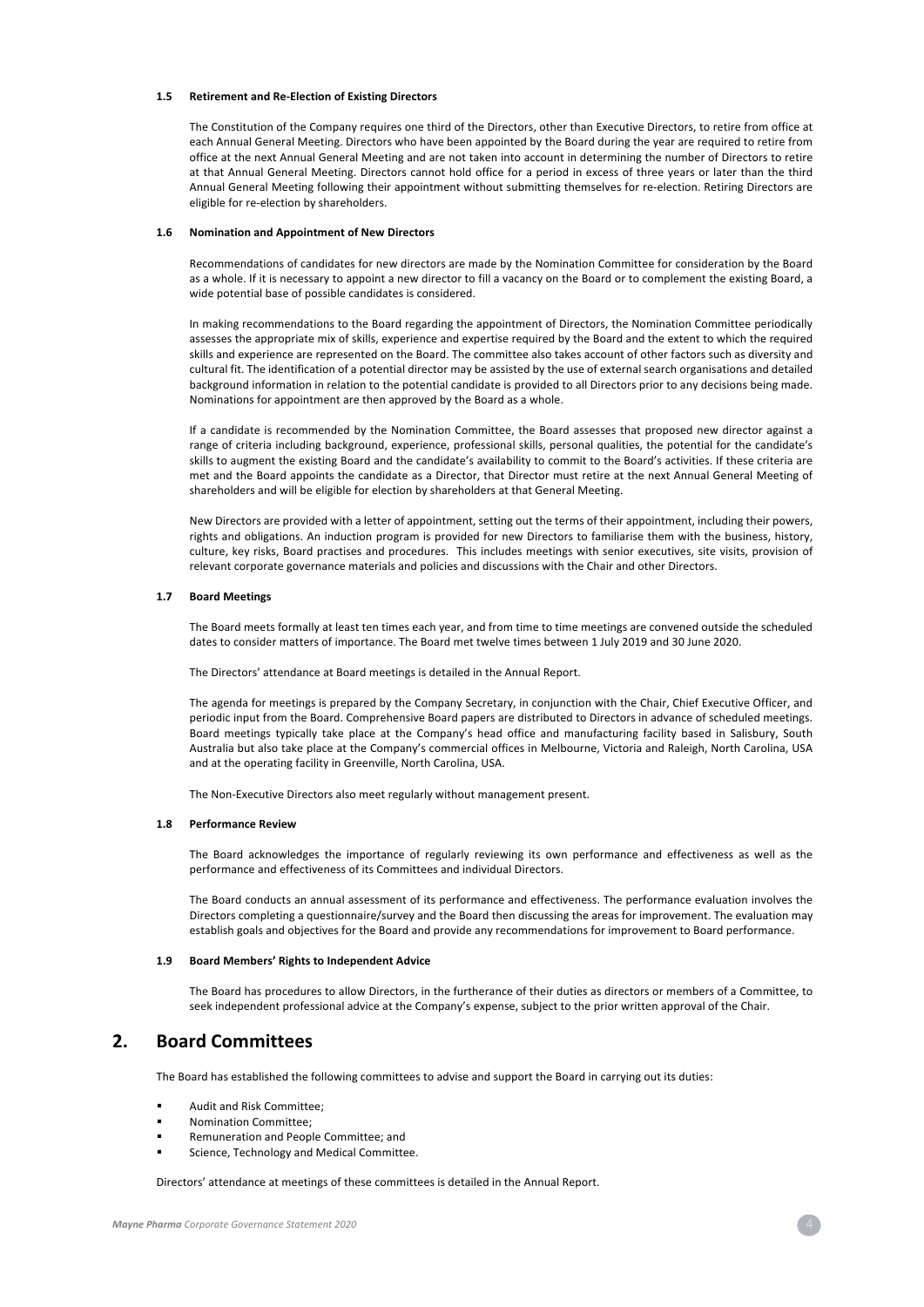### **2.1 Audit and Risk Committee**

It is the Board's responsibility to ensure that an effective internal control framework exists within the Company, including internal controls to deal with both the effectiveness and efficiency of significant business processes. Effective internal controls include the safeguarding of assets, the maintenance of proper accounting records, managing and mitigating business risks and the reliability of financial information.

The Board has established an Audit and Risk Committee to assist and advise the Board in fulfilling its responsibilities to oversee the Company's internal control framework, financial reporting obligations, risk management and adherence to legal and regulatory requirements. The Audit and Risk Committee operates under a Charter approved by the Board. The Charter was last reviewed and approved by the Board in June 2020.

The duties and responsibilities of the Audit and Risk Committee include:

- § ensuring appropriate accounting policies and procedures are defined, adopted and maintained;
- ensuring that the operating and management reporting procedures, and the system of internal control, are of a sufficiently high standard to provide timely, accurate and relevant information as a sound basis for management of the Company's business;
- reviewing the Financial Statements for accuracy and to ensure they reflect a true and fair view, prior to their presentation to the Board;
- reviewing the scope of work including approval of annual audit plans and effectiveness of the external and internal audit (if any) functions within the Company;
- where an Internal Audit function exists, appointing, on recommendation by the Chief Executive Officer or CFO, a person(s) responsible for Internal Audit functions as specified from time to time and, where an Internal Audit function exists, reviewing the scope and adequacy of the internal audit work plan and the independence, objectivity and performance of the Internal Audit function;
- making recommendations to the Board of Directors on the appointment, reappointment or replacement of the external auditors (subject, if applicable, to shareholder ratification), and monitoring the effectiveness and independence of the external auditors;
- reviewing and approving the terms of engagement and fees of external auditors;
- reviewing and making recommendations to the Board of Directors on the rotation of the audit engagement partner and the scope and the adequacy of the external audit;
- reviewing and assessing non-audit and assurance-related services to be provided by external auditors, and considering the potential for those services to compromise external auditors' judgement or the auditor independence requirements under the Corporations Act; and
- obtaining an independence declaration from each external auditor, as required.

As and when required, the Audit and Risk Committee engages external consultants to review the Group's internal control environment, as the Company does not yet have an internal audit function. The Vice President, Governance Risk and Compliance (VP, GRC) role is responsible for leading the implementation of the Company's control framework, whereby each business unit and functional leader is required to formally consider its risk environment, document identified risks and risk treatment plans, and periodically report on the progress of ongoing risk mitigation through the implementation of those treatment plans.

The operation and responsibilities of the Audit and Risk Committee are consistent with ASX Principle 4 and ASX Principle 7. The Committee met six times during the financial year ended 30 June 2020.

The members of the Audit and Risk Committee at the date of this report were:

- § Mr I Scholes Chair;
- § Mr P Blake; and
- Ms N Dolan.

In addition to the members of the Committee, the CFO and the VP, GRC attend the Audit and Risk Committee meetings and representatives of the external auditors are invited to attend when appropriate.

#### **2.2 Appointment of external auditors**

The Audit and Risk Committee is responsible for making recommendations to the Board of Directors on the appointment, reappointment or replacement (subject, if applicable, to shareholder ratification) and the remuneration of the external auditors, and is responsible for monitoring of effectiveness and independence of the external auditors, including resolution of disagreements between management and the auditor regarding financial reporting.

The appointed external auditor is required to attend the Company's Annual General Meeting to answer any questions from shareholders in relation to the audit.

The Committee must approve all audit and non-audit services provided by the external auditors and must not engage the external auditors to perform any non-audit/assurance services that may impair or appear to impair the external auditor's judgement or independence in respect of the Company. The Committee may delegate the approval authority to a member of the Committee. The decisions of any Audit and Risk Committee member to whom the approval authority is delegated must be presented to the full Committee at its next scheduled meeting.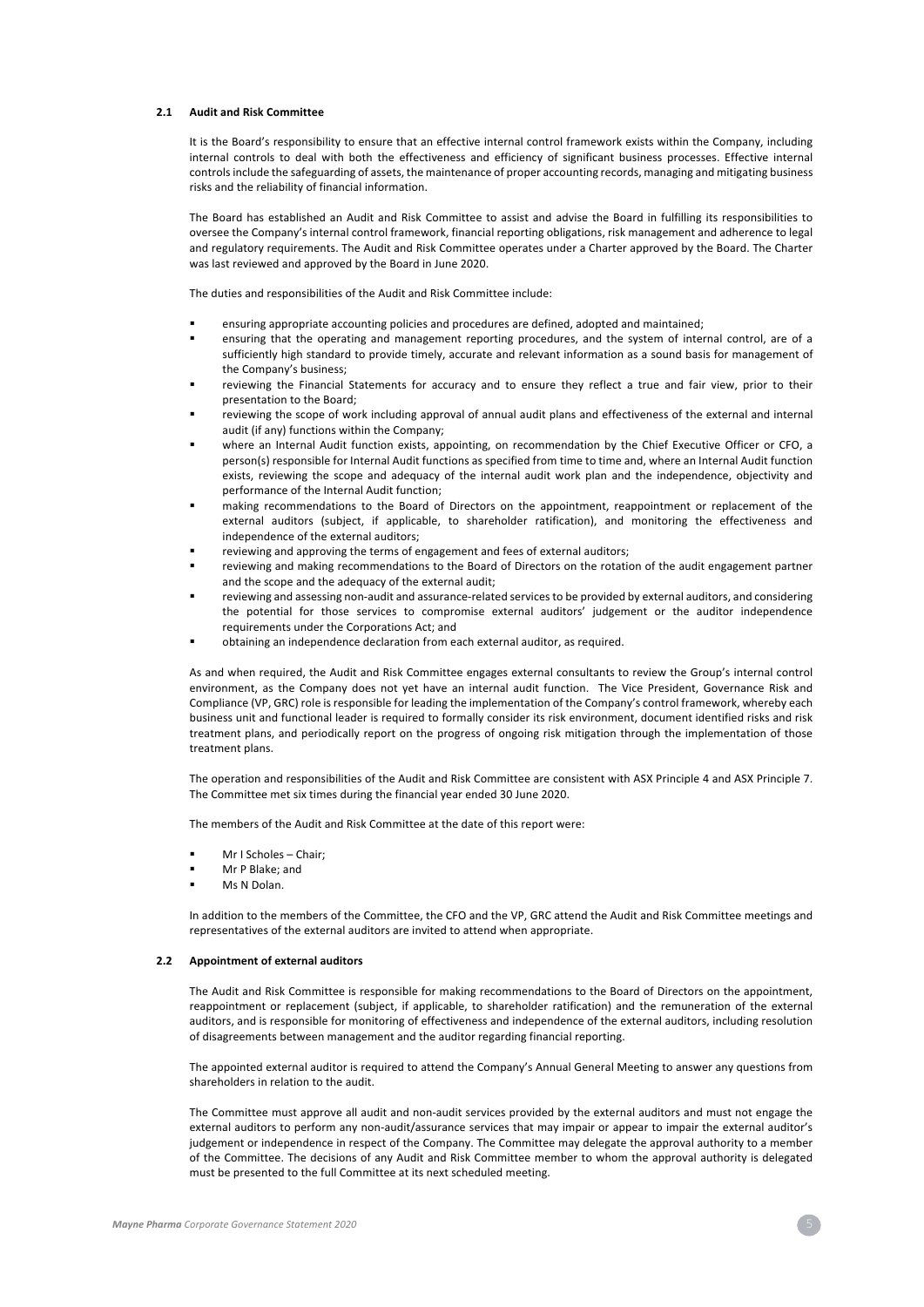When reviewing the auditor's independence, the Committee will typically require the rotation of the audit partner at least once every five years, in accordance with the Corporations Act 2001. A new audit partner commenced for the 2019 financial year.

### **2.3 Nomination Committee**

The Board has established a Nomination Committee to assist the Board in selecting candidates for the position of director.

The members of the Nomination Committee at the date of this report were:

- § Mr R Corbett Chair
- § Mr F Condella; and
- Ms N Dolan.

The purpose of the Nomination Committee as set out in its Charter is to assist and advise the Board in fulfilling its responsibilities to shareholders on matters relating to the nomination and succession planning of the directors of Mayne Pharma.

The duties and responsibilities of the Nomination Committee include:

- § supporting and advising the Board in fulfilling its responsibilities to shareholders in ensuring that the Board is comprised of individuals who are best able to discharge the responsibilities of directors having regard to the law and standards of governance;
- developing and reviewing a Board skills matrix setting out the skills, experience and expertise required on the Board, the extent to which these are represented on the Board and those that the Board is looking to achieve in is membership including any emerging or governance issues;
- making recommendations to the Board on the necessary and desirable competencies of new directors to the Board;
- reviewing and making recommendations to the Board regarding the structure, size and composition of the Board and the effectiveness of the Board as a whole;
- establishing processes for the identification and recruitment of suitable candidates for appointment to the Board and for the re-election of directors;
- developing director induction programs that are undertaken by new directors and assessing if professional development opportunities are needed to address emerging business and governance issues;
- § establishing processes for evaluating the performance of individual directors and the Board as a whole;
- reviewing the policies in relation to retention and termination of the CEO and key leadership roles;
- § overseeing the succession plans and processes for the CEO and other key leadership roles and review the pool of internal candidates to fill these positions; and
- developing succession plans for the Board.

The Charter was last reviewed and approved by the Board in June 2020. The operation and responsibilities of the Nomination Committee are consistent with ASX Principle 2.

The Committee met once during the financial year ended 30 June 2020.

## **2.4 Remuneration and People Committee**

The Board has established a Remuneration and People Committee to assist the Board in ensuring that appropriate and effective remuneration and other people-related policies are in place that support the Company's strategy and objectives and to review these on behalf of the Board.

The members of the Remuneration Committee at the date of this report were:

- § Mr R Corbett Chair;
- § Mr P Blake; and
- § Mr I Scholes.

The duties and responsibilities of the Remuneration and People Committee are set out in its Charter which was last reviewed and approved by the Board in June 2020. The key duties and responsibilities of the Committee include:

- review and oversee the Company's key people and organisational culture strategies and their alignment with the overall strategy and vision;
- review and endorse remuneration strategies and policies, at least every three years or more frequently if required;
- recommend to the Board any changes in remuneration policy including superannuation, other benefits and remuneration structure for executives and which is likely to have a material impact on the Company;
- consider and recommend to the Board the following on an annual basis remuneration policies and packages for the CEO and direct reports to the CEO;
- review and recommend to the Board proposals for employee equity plans;
- review and recommend to the Board proposals for short- and long-term incentive programs for executives;
- review and recommend to the Board any changes to the remuneration framework for directors, including nonexecutive directors' fees;
- ensure there is a proper performance management process in place throughout the organisation and that it is operating effectively;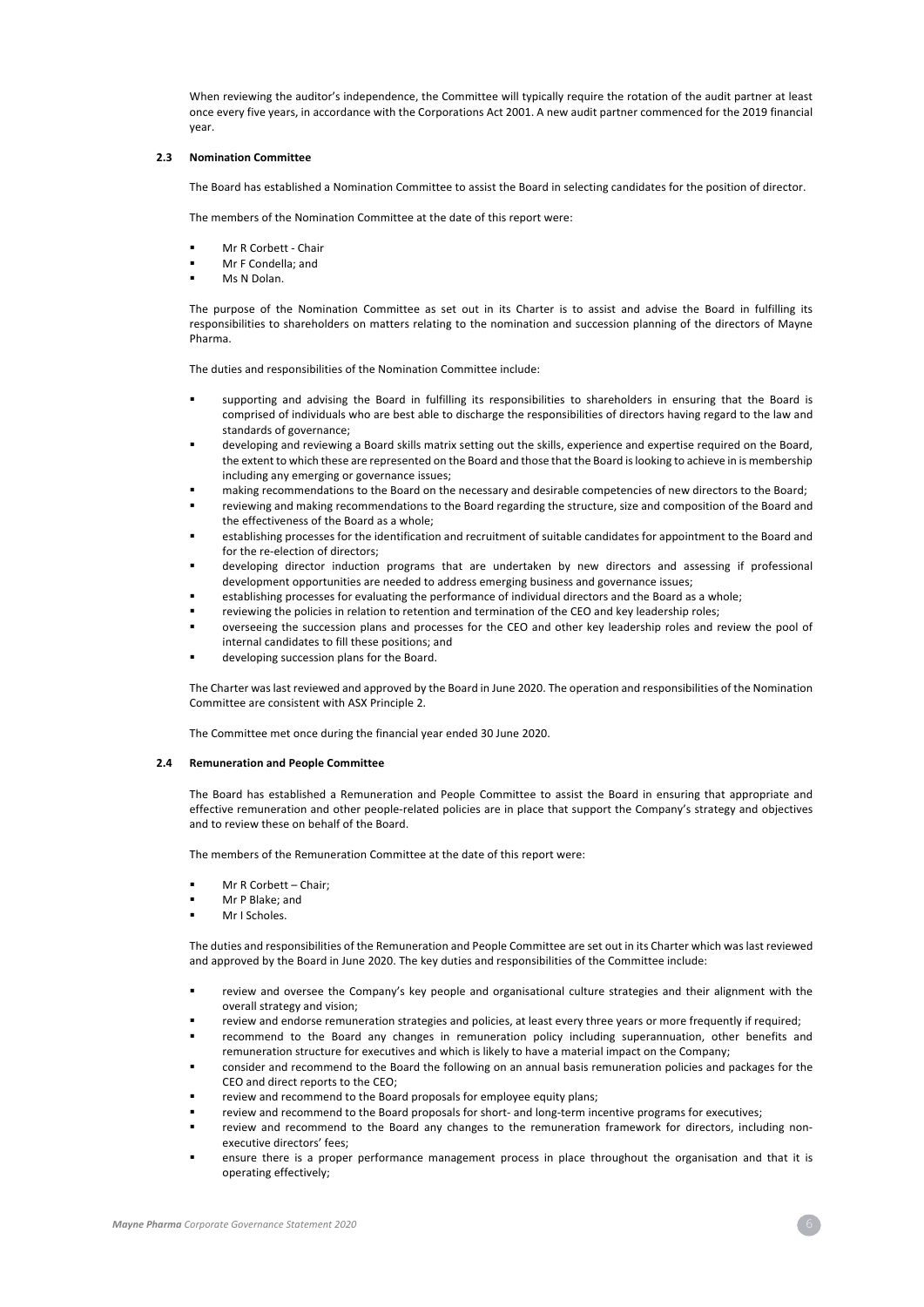- be informed of current trends in executive remuneration and associated incentive initiatives and legislative issues associated with executive remuneration programs;
- review talent management processes and strategy, ensuring alignment with overall People & Culture strategy and monitor operational effectiveness of talent management processes;
	- review the Company's policies in respect of diversity, including strategies or changes to address any gender pay gap;
- review the Remuneration Report contained in the Company's Annual Report and make recommendations to the Board for approval; and
- ensure compliance with ASX corporate governance practices and the Listing Rules, and other relevant regulations.

A brief discussion on the Company's remuneration policies in respect of Directors and executives is set out in the Annual Report. Detailed disclosure of the remuneration paid to the Company's Directors and executives is set out in the Remuneration Report, which forms part of the Annual Report.

The Committee met four times during the financial year ended 30 June 2020.

### **2.5 Science, Technology and Medical Committee**

The Board has established a Science, Technology and Medical Committee to assist and advise the Board in overseeing the strategic direction and investment in research and development and other scientific initiatives of the Company.

The members of the Science, Technology and Medical Committee at the date of this report were:

- § Prof B Robinson Chair;
- § Mr F Condella;
- § VP Research & Development;
- § Chief Medical Officer; and
- § EVP and General Counsel.

The Committee has the following responsibilities to assist the Board in its oversight of the Company's scientific and therapeutic strategies:

- Reviewing any potential or new scientific and therapeutic initiatives by the Company that could have an impact on its overall growth, performance and/or competitive position;
- Reviewing the scientific and therapeutic aspects of the Company's investments in technology through acquisition, inlicensing or other business development activities;
- Reviewing scientific and therapeutic trends that could have a significant impact on the Company and more generally, the industry; and
- § Regularly reviewing ongoing R&D activity of the Group including tracking to goals, timelines and budget.

The Committee Charter was last approved by the Science, Technology and Medical Committee in June 2020.

The Committee met four times during the financial year ended 30 June 2020.

## **3. Risk Management and Financial Reporting**

## **3.1 Risk Identification and Management**

The Board accepts that taking and managing risk is central to building shareholder value and the Board is responsible for the Group's risk management strategy. Management is responsible for implementing the Board's strategy and for developing a control infrastructure designed to identify and mitigate risks across operations.

The Company employs executives with the requisite experience and qualifications to enable the Board to manage the risks to the Company. The Board has requested the Audit and Risk Committee oversee the Group's risk management processes and procedures.

The Group's identification and management of business risks is set out in a Risk Management Framework. The Framework is based on AS/NZS ISO 31000:2009 and provides a framework under which the Company can categorise the risks that are faced by the Group; the likelihood, consequence and potential impact if the risk were to eventuate, and the residual risk faced by the Group given the existence of appropriate controls.

The risks faced by the Company are diverse and vary significantly in terms of the likelihood of the event occurring and the consequence of such an event. Each specific risk is identified in the risk register and allocated to a member of the Corporate Executive Committee (CEC) and managed through day-to-day operations and compliance with appropriate, tailored standards and controls.

The risk register is updated by the CEC and reviewed by the Audit and Risk Committee. The Audit and Risk Committee last reviewed the risk register at its September 2018 meeting, and the Board last reviewed it at its October 2018 meeting. The VP, GRC aims to lead a complete refresh of the risk register every two years. As at the date of this report, the VP, GRC is in the process of leading a comprehensive review of the risk register which will be tabled with the Audit & Risk Committee and the Board over FY21. The VP, GRC and Management regularly report to the Audit and Risk Committee and the Board on material business risks and emerging risks, with periodic reporting as well as face to face discussions in Board meetings and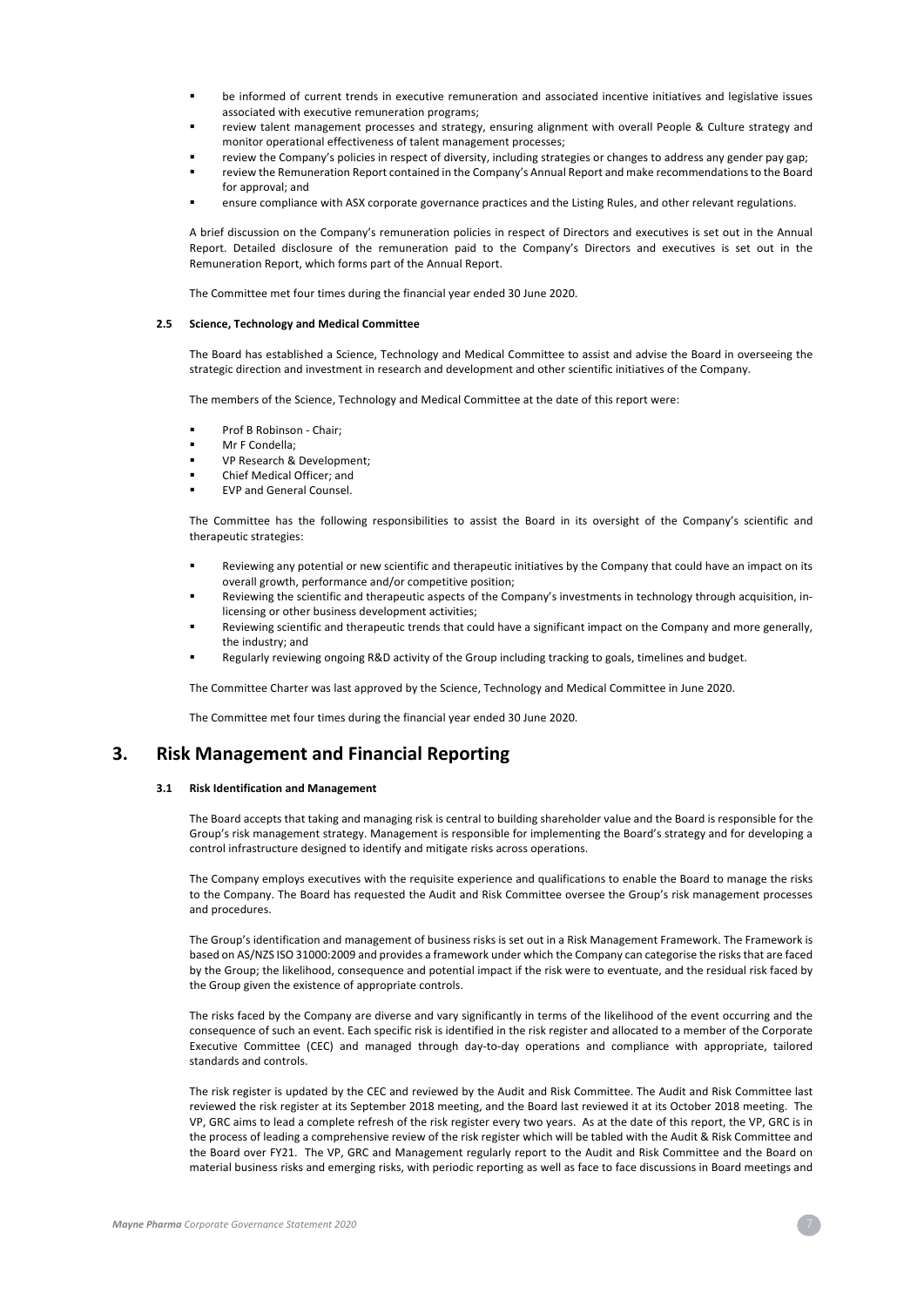management presentations. A summary of the Risk Management Framework is disclosed on the Company's website in accordance with ASX Principle 7.

The VP, GRC works closely with the Audit and Risk Committee and the CEC to strengthen the Group's Risk Management Framework and processes.

Mayne Pharma strives to provide a dynamic, rewarding and safe place to work and is committed to acting consistently with the highest ethical standards and in strict compliance with the law in all its operations. To achieve this there are important standards and rules that all Directors, executives and other employees must be aware of and follow, that ensure all actions and decisions support the Company's values, vision and objectives. The Company's Business Code of Conduct covers a broad range of matters and refers to those practices necessary to maintain confidence in the Company's integrity. See further discussion below in the Conduct and Ethics section.

### **3.2 Integrity in Financial Reporting and other periodic corporate reports**

Consistent with ASX Principle 4.2, the Company's financial report preparation and approval process for the financial year ended 30 June 2020 involved both the Chief Executive Officer and the CFO providing detailed representations to the Board covering:

- compliance with the Company's accounting policies and relevant accounting standards;
- the accuracy of the financial statements and that they provide a true and fair view;
- integrity and objectivity of the financial statements; and
- the effectiveness of the system of internal control.

The Board has received a declaration from the Chief Executive Officer and the CFO that, in their opinion, the financial records of the Company have been properly maintained and that the financial statements comply with the appropriate accounting standards and give a true and fair view of the financial position and performance of the Company and that the opinion has been formed on the basis of a sound system of risk management and internal control which is operating effectively.

The Full Year Financial Statements, Remuneration Report and Half Year Financial Statements are audited by the Company's auditor Ernst & Young each year.

### **3.3 Whistleblower Protection Policy**

Mayne Pharma has a Misconduct and Whistleblower policy that provides a framework for employees and others to raise concerns about misconduct or activities that do not comply with the Company's policies and provides detail on the Company's commitment to treat people with respect when they speak out if faced with an integrity or other ethical concern. Employees are encouraged to make reports as early as possible, and can raise matters of concern with their supervisors, the Company's human resources, compliance or legal teams or by making an anonymous report through the Company's whistleblower hotline, which is administered by an independent third party. Details of investigations are reported to the Audit & Risk Committee.

Employees are trained on this policy and reminded of the independent whistleblower hotline annually. Periodic surveys are conducted to assess and strengthen awareness of the Policy. A copy of the Misconduct and Whistleblower Policy can be accessed on the corporate governance section of the Company's website. It was last reviewed September 2020.

### **3.4 Anti-Corruption and Anti-Bribery**

The Company's Business Code of Conduct and Anti-Bribery and Anti-Corruption Policy outline Mayne Pharma's zero tolerance policy towards bribery and corruption. The Company has a robust training program to give our employees the awareness and knowledge to comply with applicable laws and regulations and to reinforce that the Company will not tolerate any act of impropriety. Our activities must comply not only with Company policies but with applicable laws in all countries in which we do business. A copy of the Anti-Corruption and Anti-Bribery Policy can be accessed on the corporate governance section of the Company's website. It was last reviewed August 2019.

Our policy prohibits the offer, promise or giving of any payment or benefit at any time to an individual or entity for the purpose of improperly influencing decisions or actions with respect to our business. This applies to direct engagements (e.g., those driven by our Company) as well as to indirect engagements (e.g., those managed through a third-party intermediary or partner). We conduct Anti-Bribery / Anti-Corruption training with relevant employees who engage with third parties including government officials. Our agreements with third party distributors who market and sell our products contain obligations requiring the distributors to comply with all relevant Anti-Bribery / Anti-Corruption laws and regulations.

Details of any material breaches of this policy are reported to the Audit & Risk Committee.

### **3.5 Anti-Competitive Behaviour**

Mayne Pharma's compliance program ensures employees are aware of and have the relevant knowledge to comply with anti-trust laws and regulations (sometimes referred to as competition law). Anti-trust laws differ across different jurisdictions so training and other elements of the program are tailored as required to ensure that employees are aware of the laws and regulations that affect them.

The Business Code of Conduct outlines general principles to safeguard against violations of anti-trust/competition law. These principles are expanded in a Global Anti-Trust and Competition Policy and in training programs provided to those employees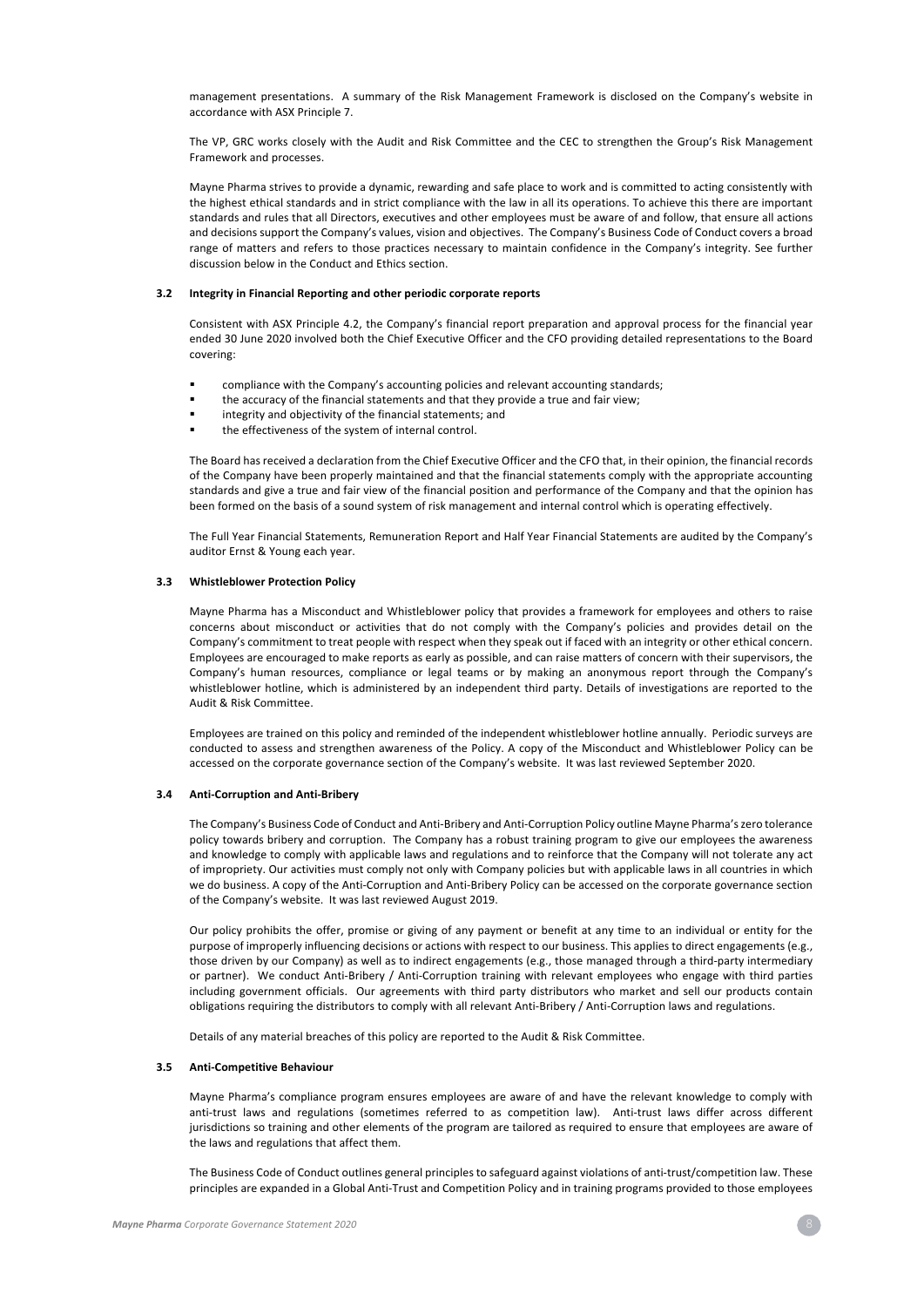who interact with external parties and are therefore at risk of engaging in or witnessing anti-competitive conduct. Training is conducted in small groups on a regular basis, with examples provided to explain how the laws and regulations may affect each person's day-to-day work and when an issue may arise so they are able to respond appropriately.

Mayne Pharma has significantly strengthened its anti-trust compliance program over the last three years and continues to enhance its policy and supporting procedures around anti-trust compliance and its pricing function.

# **4. Communication with shareholders**

### **4.1 Securities Trading by Directors and Employees**

The Board last amended and approved the Company's Securities Trading Policy in May 2018. The policy summarises the law relating to insider trading and sets out the policy of the Company that applies to Directors, officers and employees dealing in securities of the Company.

The policy is reviewed regularly and a copy of the Securities Trading Policy can be accessed on the corporate governance section of the Company's website. This policy is provided to all Directors and employees and compliance with it is reviewed on an ongoing basis in accordance with the Company's risk management systems.

### **4.2 Continuous Disclosure**

The Company has established policies and procedures in order to comply with its continuous and periodic disclosure requirements under the *Corporations Act 2001* and the ASX Listing Rules. The Board has adopted a formal Continuous Disclosure Policy, which is available from the corporate governance section of the Company's website. The Continuous Disclosure Policy was last reviewed by the Board in July 2015.

The Company Secretary has primary responsibility for the disclosure of material information to ASIC and ASX and maintains a procedural methodology for disclosure, as well as for record keeping. All material market announcements are provided to the Board promptly after they have been made.

The Company's Continuous Disclosure Policy requires all employees and Directors to notify the Chief Executive Officer or the Company Secretary of any potentially material information or proposal as soon as practicable after the person becomes aware of that information. The CEO and the Company Secretary will keep the full Board informed of all relevant matters. The Policy also sets out what renders information material.

The Board reviews the Company's compliance with this policy on an ongoing basis and will update it from time to time, if necessary.

### **4.3 Shareholder Communications**

The Board recognises that shareholders and prospective new investors are entitled to receive timely and relevant high-quality information about the Company. Mayne Pharma has an investor relations program to facilitate two-way communication with investors.

The Board's formal policy on communicating with shareholders, its Communications Policy, is available from the corporate governance section of the Company's website and supplements the Company's Continuous Disclosure Policy. The Board reviews this policy and compliance with it on an ongoing basis. The policy was last reviewed in July 2015.

The aim of the Communications Policy is to make known the Company's methods for disclosure to shareholders and the general public. The Policy details the steps between disclosure to ASIC and ASX and communication to shareholders, with the Company's website playing an important role in the Company's communications strategy. It also sets out the methods of shareholder engagement including ASX releases, annual report and the annual general meetings to encourage shareholders and other interested parties to ask questions, meet key management and Board members and vote on key Board actions.

The Company recognises the importance of shareholder participation in general meetings and encourages that participation. Shareholders are able to register their voting instructions electronically and voting on any substantial resolutions at an AGM is conducted by poll.

The Company holds briefings with investors and analysts throughout the year around financial results and other significant announcements. The Company will lodge all presentation materials with the ASX prior to the presentation commencing if it contains new material information.

# **5. Acting ethically and responsibly**

Mayne Pharma is committed to operating its business in a sustainable manner that ensures its people are safe and well supported, local communities prosper, and the environment is well cared for so that it benefits future generations. The pharmaceutical industry is responsible for improving living standards around the world and enabling people to live longer and healthier lives. Mayne Pharma's key focus is to bring better medicines to market enabling patients to better manager diseases and their health.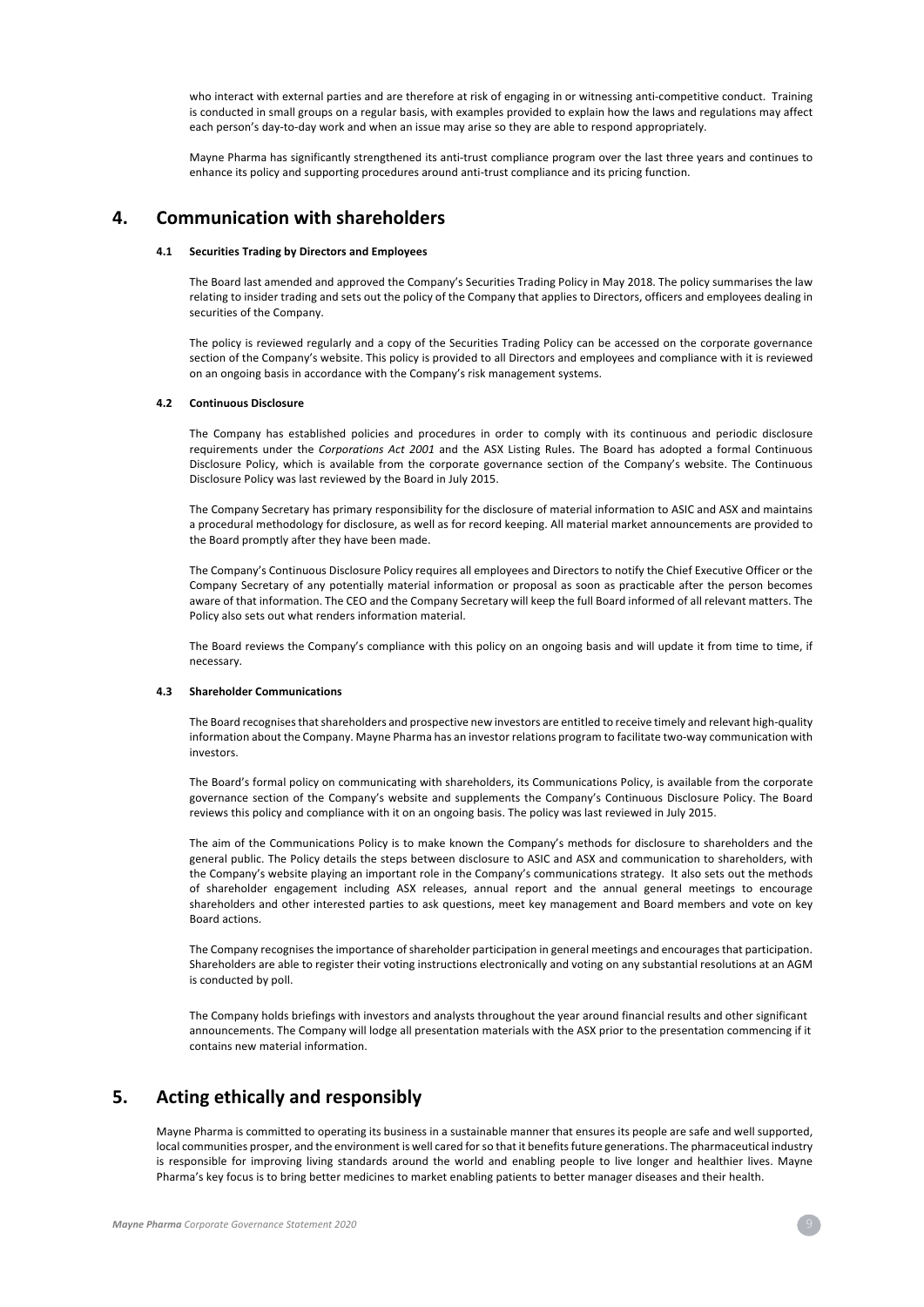Mayne Pharma is committed to providing a work environment that allows people to feel respected, appreciated and included. By living our Values, Mayne Pharma provides a framework to guide how we treat each other, our customers and our partners. Our Values are:

- Integrity maintaining high ethical standards, demonstrating honesty, and respecting fairness by doing the right thing, even when no one is looking.
- § Empowerment encouraging everyone to take initiative, enabling growth and achievement.
- Passion showing pride, enthusiasm and dedication in everything we do.
- § Creativity delivering value and striving to connect new ideas with business realities.
- Agility operating with timeliness as well as mental, emotional and physical flexibility.
- § Accountability accepting our individual and team responsibilities, meeting our commitments, and acknowledging and learning from mistakes.

### **5.1 Conduct and Ethics**

The Company's Business Code of Conduct was reviewed by the Board and last updated in September 2020. A copy of the Business Code of Conduct can be accessed on the corporate governance section of the Company's website. The Business Code of Conduct covers a broad range of matters and refers to those practices necessary to maintain confidence in the Company's integrity, including procedures in relation to:

- compliance with the law;
- § business and financial records;
- § occupational health and safety;
- conduct within and outside the workplace;
- confidentiality and use of information;
- conflict of interest:
- equal opportunity;
- § whistle-blowing;
- dealings with third parties;
- data protection and privacy; and
- bribery and corruption.

The Code applies to Directors, executives and other employees, and directs individuals to report any contraventions of the Business Code of Conduct to their supervisors, the Company's human resources, compliance or legal teams or by making an anonymous report through the Company's whistleblower hotline, which is administered by an independent third party. The Company also expects contractors, vendors and any other parties directly representing Mayne Pharma to comply with the Business Code of Conduct.

The Audit and Risk Committee is informed of any material breaches of the Code of Conduct.

# **6. Diversity and Inclusion**

The Board recognises that a diverse and inclusive workforce is not only good for our employees but also good for business performance. Diversity enables the Group to attract and retain talented people, create more innovative solutions and be more flexible and responsive to our customers' and shareholders' needs. The Board has developed a diversity policy which was last approved and reviewed in September 2020. A copy of the diversity policy can be accessed on the corporate governance section of the Company's website.

Mayne Pharma supports employees to achieve an appropriate work-life balance, promotes and rewards employees based on skills, experience and merit and promotes a workplace is free from discrimination and harassment.

This Company's approach to diversity includes a framework that helps the Company achieve the following:

- access to the broadest and most diverse pool of qualified talent:
- a welcoming workforce culture that embraces diversity at all levels;
- use of recruitment practices that support a fair and equitable selection process at all levels where candidates are assessed on the basis of skills and capabilities;
- endeavour to ensure there is no discrimination in hiring, compensation, access to training, promotion, termination or retirement based on race, caste, national origin, religion, age, disability, gender, marital status, sexual orientation, union membership or political affiliation;
- improved employee motivation and engagement:
- enhanced teamwork and innovative solutions; and
- Set diversity related measurable objectives for the Company and review progress annually.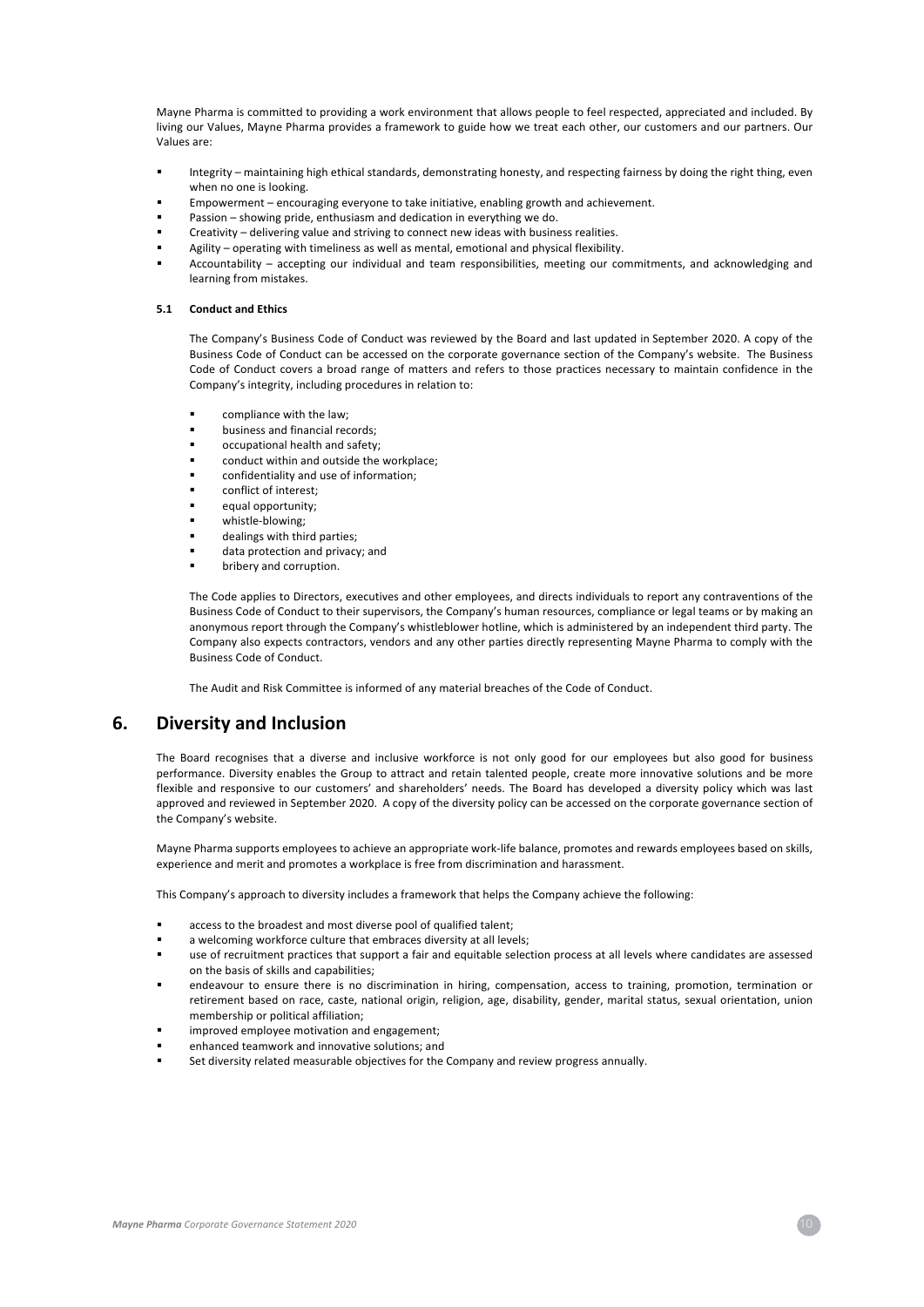Below is a summary of the gender composition of the organisation as at 30 June 2020:



1. Senior executive captures all senior leadership (President, Chief, Executive Vice President, Vice President, 'Head of' and Director level). Management captures all employees with one or more direct reports and includes senior executives.

44% of the workforce and 36% of all management positions were held by females. At the most senior leadership level 28% were female.

The Group's approach to diversity is underpinned by practical objectives to ensure that all of its employees have equal opportunity to demonstrate their talents, commitment and results. The Company will measure its progress against these objectives and report to the Board annually.

The Company will support employees to achieve an appropriate work-life balance, promote and reward employees based on skills, experience and merit as well as ensure the workplace is free from discrimination and harassment.

The Board has a diversity target of 30% of its directors of each gender and expects to progressively improve over time towards this objective. When considering new Directors, the Board is committed to ensuring there is a balance of skills, diversity and experience in candidate selection.